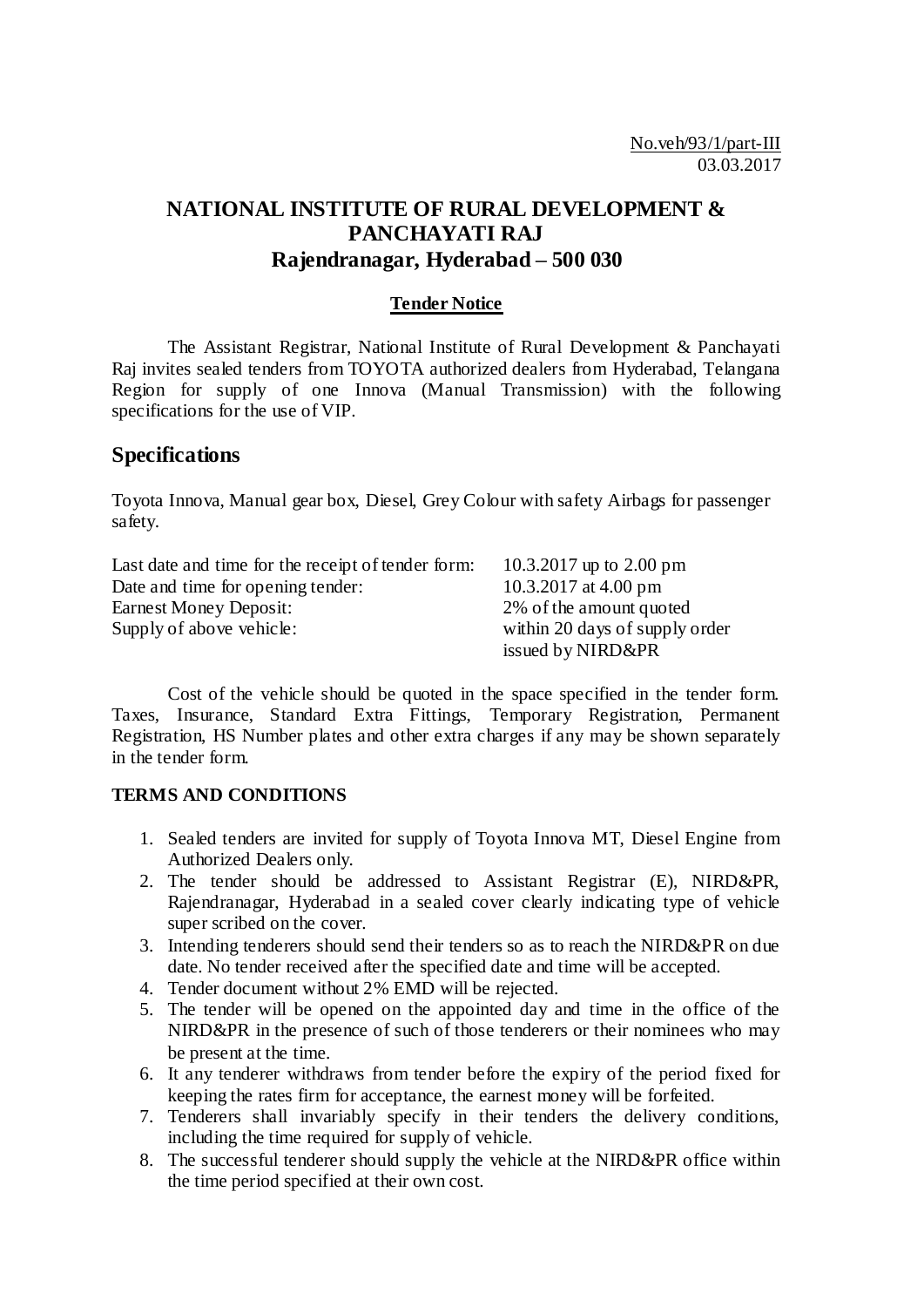9. The tenderer shall supply vehicle according to the standard specifications only.

10. All payments to the successful bidder will be paid in due course.

11.In case of any difference or dispute arises in connection with the quality, specifications and supply of vehicle then all legal proceedings relating to the matter shall be instituted in the courts within the jurisdictions of Hyderabad.

12. Telegraphic quotations will not be considered.

13. Any attempt on the part of the tenderer or their agents to influence the NIRD&PR officers in their favour, by personal canvassing will be disqualified, forfeit the securities & black list the dealer.

14. The finalization of the tenders shall be made in accordance with the supply upon the rates quoted, the Director General, NIRD&PR reserves the rights to reject tender without assigning any reason.

15. The authorized dealer will be responsible for any damage or loss to the vehicle during transportation from his premises to vehicle section NIRD&PR, Rajendranagar, Hyderabad and in case of any damage or loss of vehicle the dealer shall replace the damaged vehicle with a new vehicle.

16. All the columns of the tender foam shall be duly, properly filled in. The rates shall not be over written.

17. The dealer shall deposit a sum equal to Five percent value of the order as security for the performance of the vehicle during the standard warranty period in favour of NIRD&PR in foam of Fixed Deposit, Demand Draft, Bankers cheque or Bank guarantee.

18. All the cuttings/overwriting must be attested by the tenderer, otherwise tender will be rejected.

19. No Tender is considered until all the documents are signed.

20. The vehicle shall be delivered/supplied by the dealer within 20 days of the receipt of supply order by the Institute.

21 That in the event of dealer failure to fulfill or commit breach any of the terms & conditions of this tender, NIRD&PR shall be entitled to cancel the purchase to the dealer and forfeit the securities & black list the dealer.

22. The authorized dealer shall attach copies of authorized dealership agreement, letter of appointment (i.e. memorandum of understanding) issued by manufacturer along with certificate of acceptance.

## **Assistant Registrar**